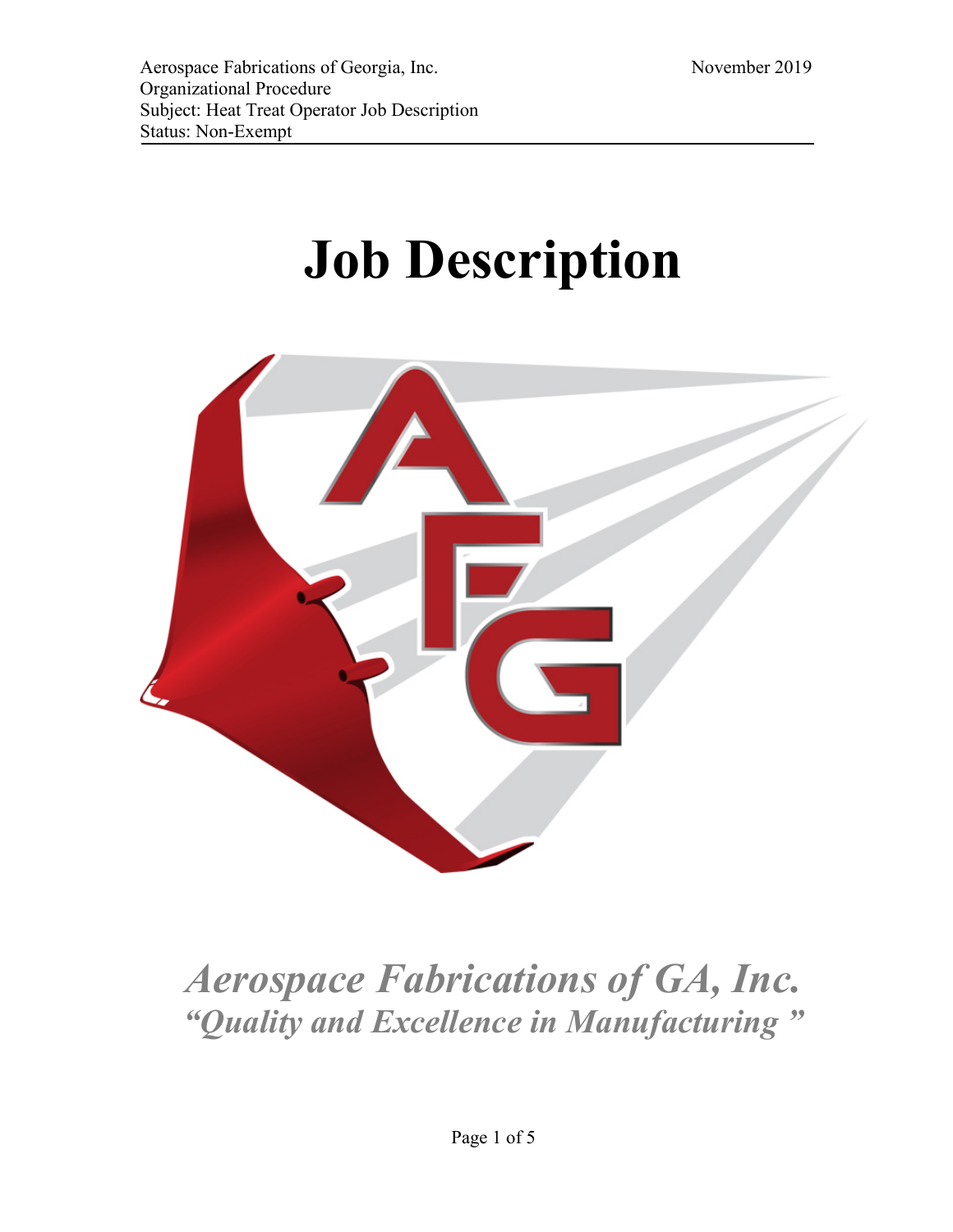#### **1.0 FUNCTIONS**

This procedure establishes and describes the requirements, reporting relationships, authority, responsibilities, duties and measurements of performance for the functional position of the Heat Treat Operator. The Heat Treat Operator is responsible for the daily operation of the Heat Treat facility.

## **2.0 REQUIREMENTS**

| 2.1 | <b>EDUCATION:</b>  | Required:  | High School Diploma or GED                                                                                                 |
|-----|--------------------|------------|----------------------------------------------------------------------------------------------------------------------------|
|     |                    | Preferred: | Heat Treat operations, metallurgical<br>classes.                                                                           |
| 2.2 | <b>EXPERIENCE:</b> | Required:  | Two years in Aerospace manufacturing<br>with at least one year in heat treat processing<br>or Aerospace Quality Assurance. |
|     |                    | Preferred: | Two years experience in all phases of<br>Heat Treat operations.                                                            |
| 2.3 | LICENSE:           | Required:  | A valid driver's license is required<br>for commuting.                                                                     |

#### 2.4 SKILLS, KNOWLEDGE, AND ABILITIES:

Must have knowledge of metal fabrication, basic concepts of heat treatment and tempers of metal and heat treating equipment. Must have the ability to read and interpret procedures and blue prints, basic computer skills, and basic math proficiency, as well as an understanding of basic quality concepts.

#### 2.5 PHYSICAL:

Body Positions: Prolonged standing, walking, and lifting of materials and parts of up to 70 pounds each around heated ovens. Body Movements: Carrying, climbing ladders, stacking, reaching, various Body senses: Must have good or corrected vision, good or corrected hearing, ability to speak clearly.

#### 2.6 MENTAL:

Requires statistical and analytical knowledge using general business math skills and limited knowledge of computer systems, Ability to meet deadlines and work under rush situations. Language requirements are reading, writing, spelling and the ability to communicate clearly in English language.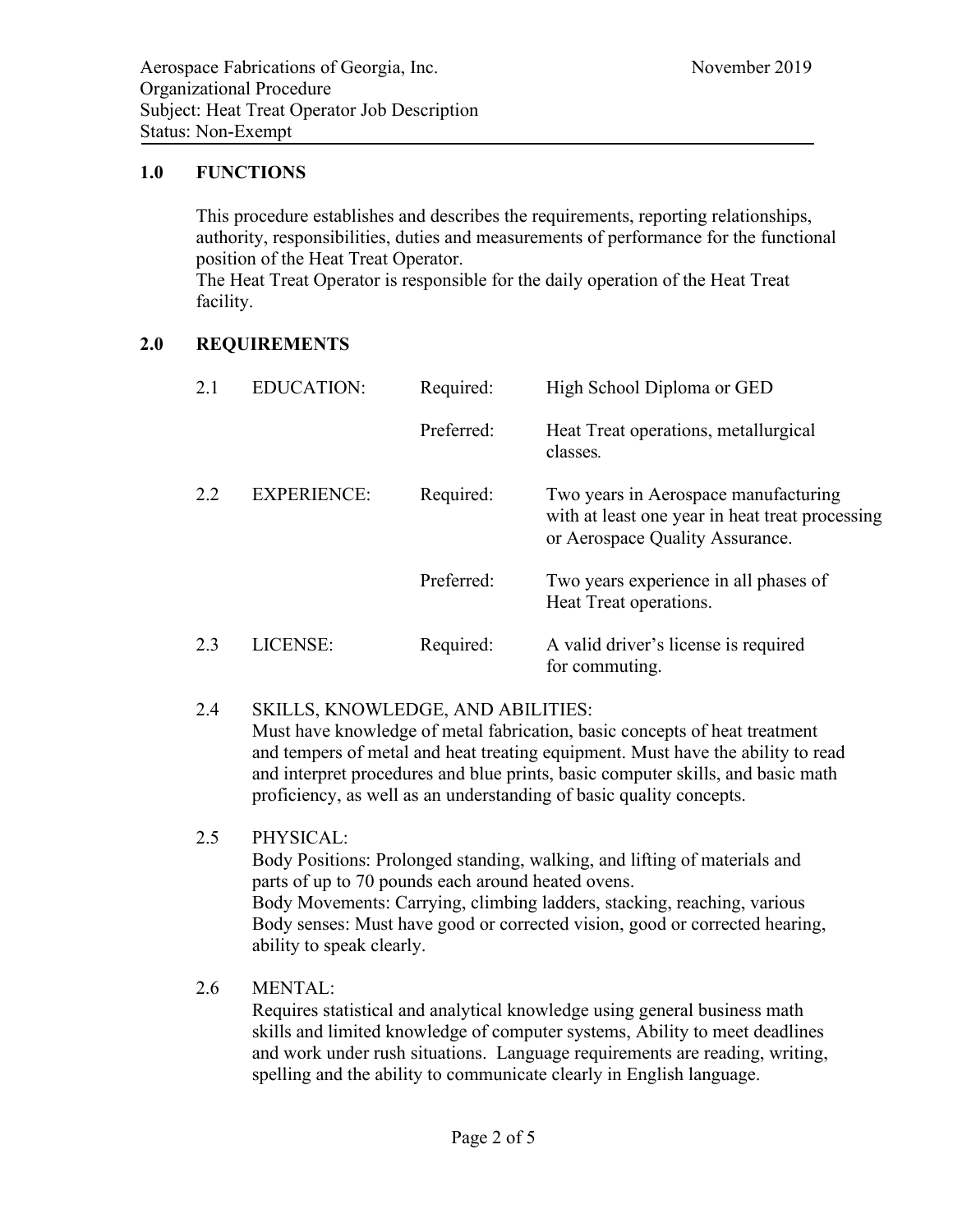#### 2.7 WORKING CONDITIONS: Inside an air-conditioned facility with high temperature ovens.

#### **3.0 REPORTING RELATIONSHIPS:**

- 3.1 The Heat Treat Operator reports to the Sr. Manager of Heat Treat.
- 3.2 In the absence of the Sr. Manager of Heat Treat, the Heat Treat Operator will report to the team of Directors.

#### **4.0 AUTHORITY**

The Heat Treat Operator receives sufficient authority from, and is accountable to, the Sr. Manager of Heat Treat for the accomplishment of all assigned duties and responsibilities.

#### **5.0 DUTIES AND RESPONSIBILITIES**

The principle duties and responsibilities of the Heat Treat Operator include, but are not limited to the following listed below:

- Maintain the items listed on the AFG Daily, weekly, monthly, quarterly, and annual Heat Treat Maintenance Checklist and in procedures and keep on file.
- Receive and organize parts to be heat treated.
- Clean and rack parts according to customer specifications.(may be delegated to heat treat assistant(s))
- Run a weekly System Accuracy Test (SAT).
- Accurately read Vista Planning to determine correct alloy and temper of part to be heat treated.
- Accurately clock in and out on assigned jobs.
- Maintain a clean and safe facility throughout.
- Comfortably migrate through the Wonderware software
- Familiar enough with specs, Vista Planning, Wonderware, etc. to know where to get answers to questions.
- Check and straighten parts that are flat or pre-formed.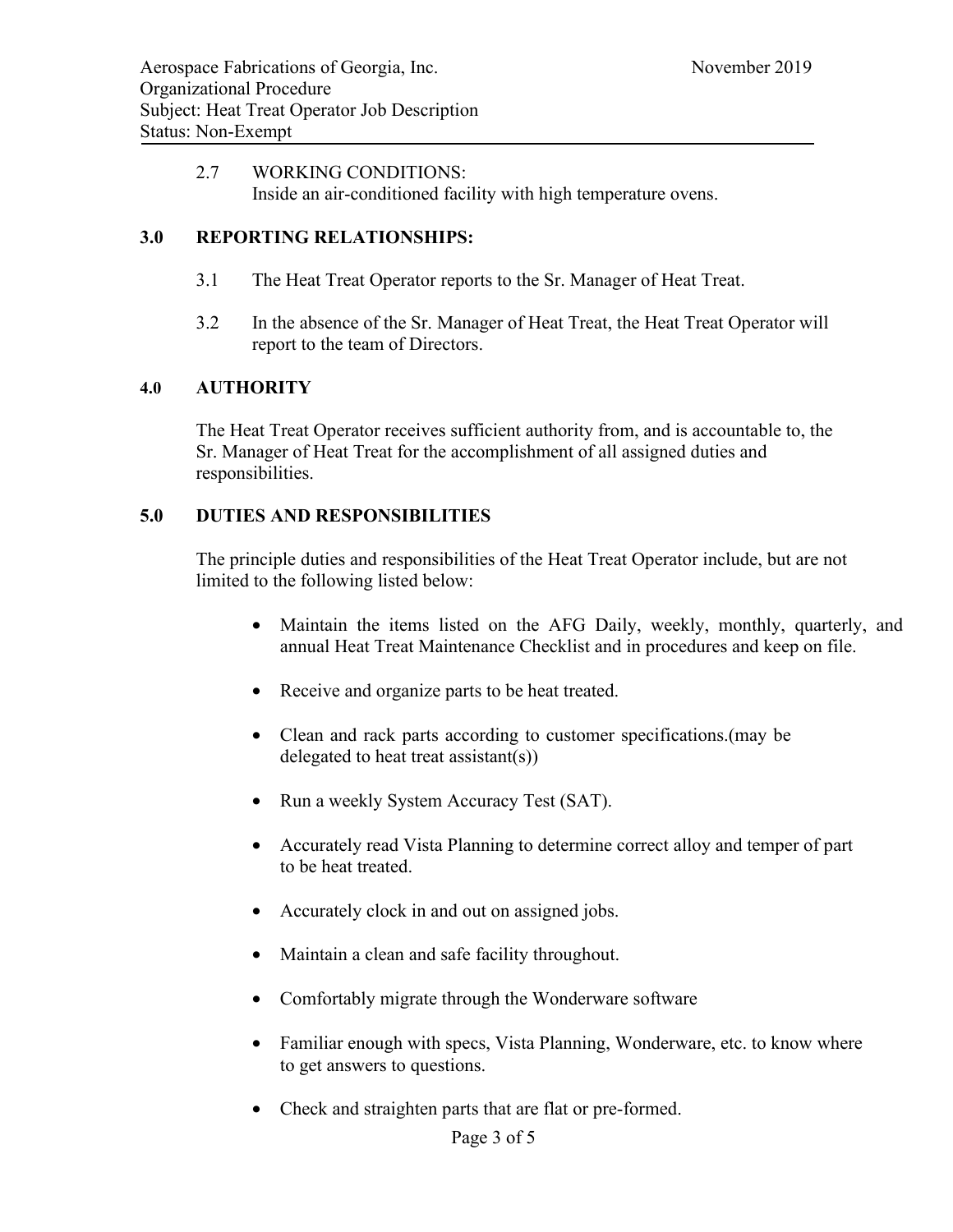- Continuous effort to reduce cycle times while maintaining quality standards.
- Read Vista Planning to determine how to properly quench parts.
- Run monthly Temperature Uniformity Survey (TUS).
- Run monthly Mechanical Properties Test coupons.
- Accurately fill out Heat treat certs with all required information and make sure that all automated information is correct.
- Ensure that quenched parts are rinsed and placed in freezer, if necessary, in the required time frame.
- Properly maintain records of all batches and tests run.
- Maintain accurate count of thermocouple usage on the Thermocouple Usage Report and replace when necessary.
- Maintain accurate records on the Freezer Log.
- Oversee heat treat assistant(s) and ensure they are following AFG procedures.

# **6.0 OTHER JOB CRITERIA**

- Investigating and solving problems.
- Seeking guidance and direction as necessary in the performance of duties.
- Follows company safety rules and all regulations as detailed in the company handbook.
- Maintain cooperative working relationships with company staff and superiors.
- Demonstrates the ability to handle difficult situations with tact.
- Consistently show an ability to recognize and deal with priorities to meet the deadlines associated with time-sensitive work.
- Makes valuable use of time during "dead times".